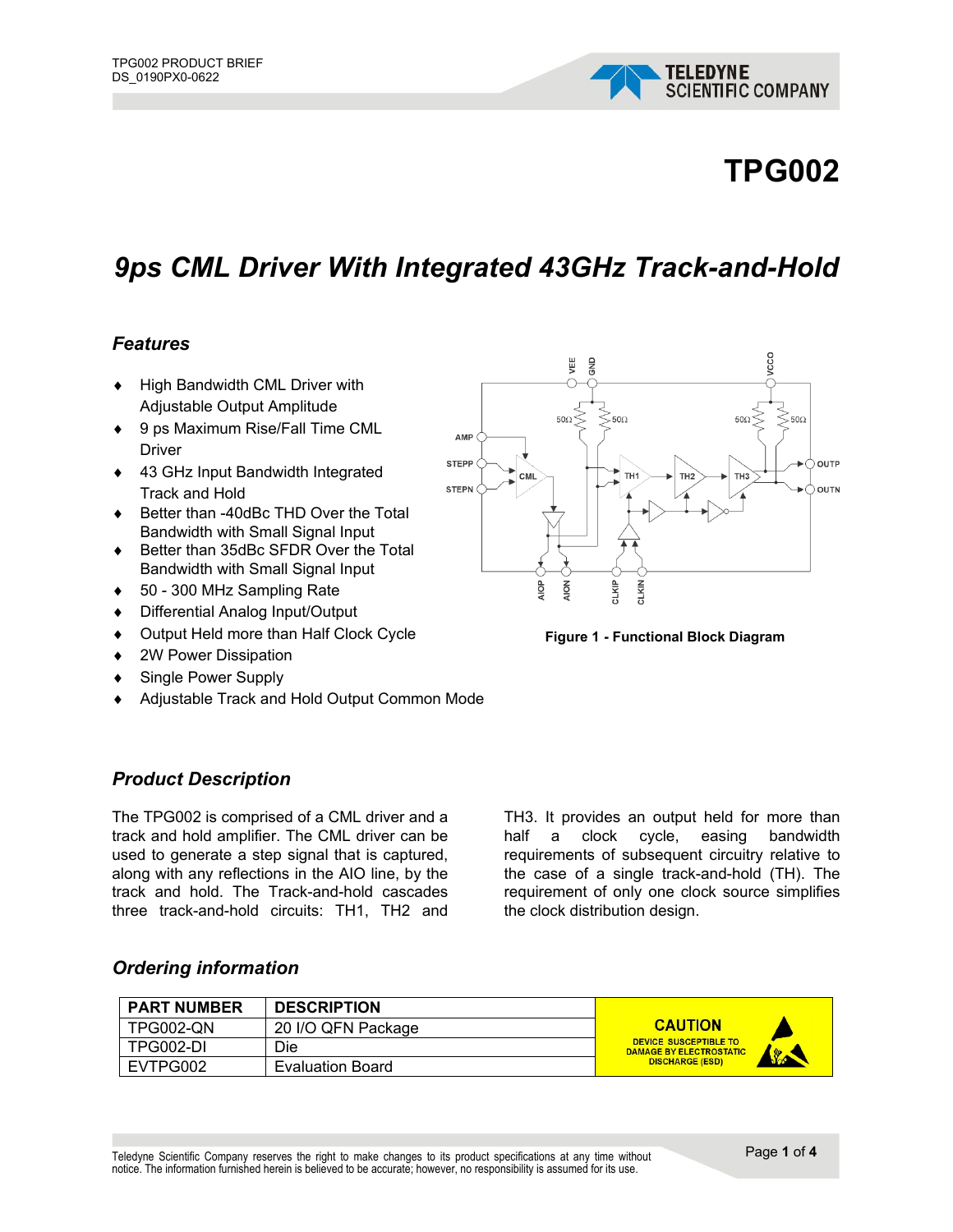

## *Pin Description and Pin Out (20 I/O QFN Package)*

| P/IO    | <b>PIN</b>                      | NUM. | <b>NAME</b>  | <b>FUNCTION</b>                        |  |
|---------|---------------------------------|------|--------------|----------------------------------------|--|
| P       | 1,3,5,8,11,13,15,<br>bottom pad | 8    | <b>GND</b>   | Power Supply Ground                    |  |
| P       | 18                              |      | <b>VEETH</b> | Negative Power Supply - Track and Hold |  |
| P       | 19                              |      | <b>VEED</b>  | Negative Power Supply - CML Driver     |  |
|         | 10                              |      | <b>CLKIP</b> | Clock Input: High = TH1 in Track Mode  |  |
|         | 9                               |      | <b>CLKIN</b> | Low = TH1 in Hold Mode                 |  |
|         |                                 |      | <b>STEPP</b> |                                        |  |
|         | 6                               |      | <b>STEPN</b> | <b>CML Driver Input</b>                |  |
|         | 2                               |      | <b>AIOP</b>  |                                        |  |
|         | 4                               |      | <b>AION</b>  | Analog Input/Output                    |  |
| O       | 12                              |      | <b>OUTP</b>  | Analog Output                          |  |
| $\circ$ | 14                              |      | <b>OUTN</b>  |                                        |  |
| C       | 16                              |      | <b>TSEN</b>  | Temperature Sensor                     |  |
| P       | 16                              |      | <b>VTERM</b> | <b>Output Termination Voltage</b>      |  |
| C       | 20                              |      | <b>DRVGC</b> | <b>CML Output Gain Control</b>         |  |



**Figure 2 – TPG002 pinout (top view) 20 I/O QFN package.**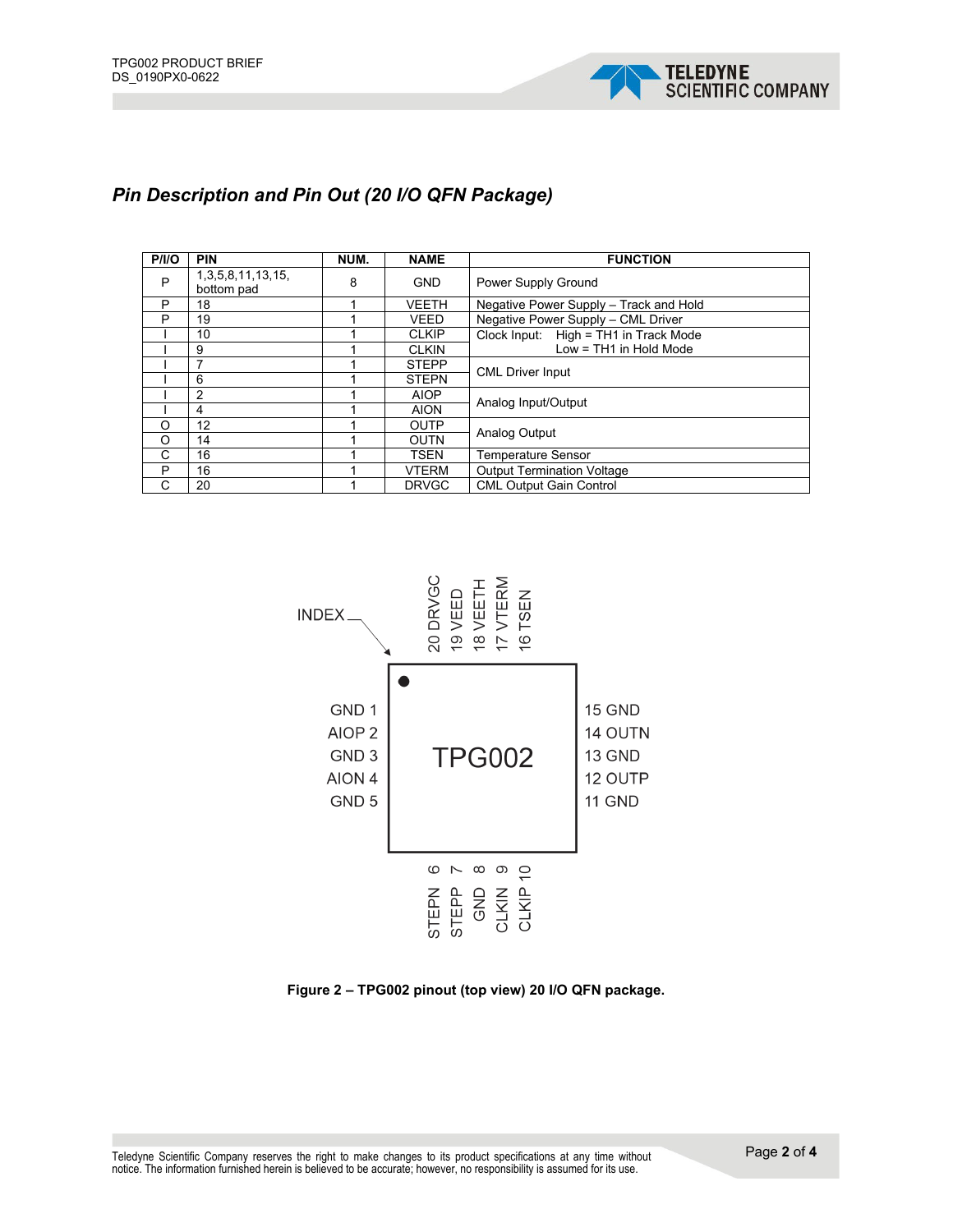

# *Typical Operating Circuit*



**Figure 3 - Typical operating circuit.**